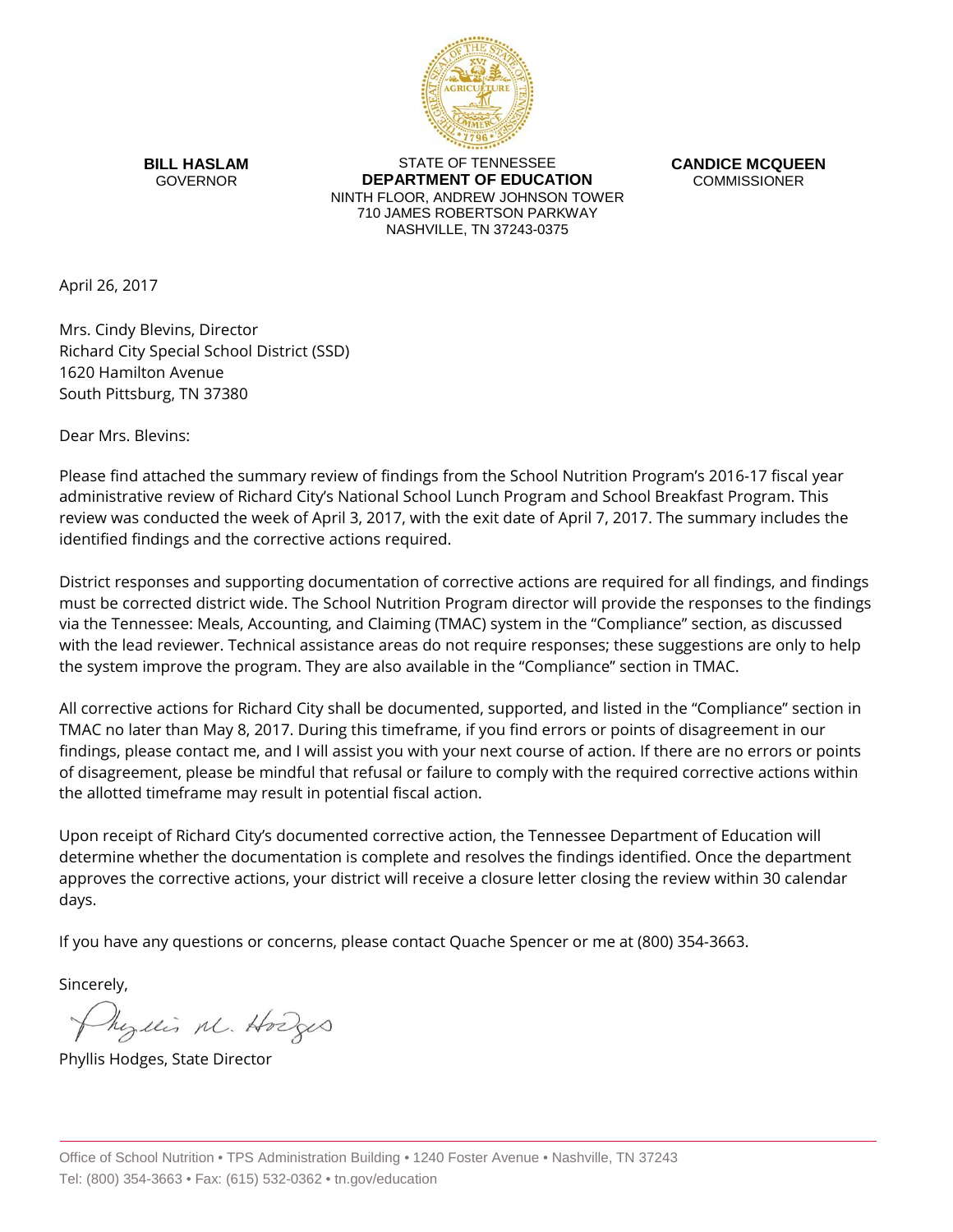

## **Richard City SSD (581) Review ID: 1166**

## **Exit Conference Date: 4/7/2017**

Review Year: 2017

Month of Review: February

Lead Reviewer: Stephanie Dyer

|      | <b>Findings</b> |                            |                                   |
|------|-----------------|----------------------------|-----------------------------------|
| Area |                 | <b>Finding Description</b> | <b>Required Corrective Action</b> |

## **SFA - Level Findings**

| 700 - Resource<br>Management | V-0700   | The school food<br>authority (SFA)<br>participates in the sale<br>of non-program foods<br>items, but did not<br>complete the United<br><b>States Department</b><br>of Agriculture (USDA)<br>non-program tool. | Complete and utilize the USDA<br>non-program tool or formula to<br>determine the sale of non-<br>program food items.<br>Upload the completed tool for<br>corrective action.                       |
|------------------------------|----------|---------------------------------------------------------------------------------------------------------------------------------------------------------------------------------------------------------------|---------------------------------------------------------------------------------------------------------------------------------------------------------------------------------------------------|
| 800 - Civil<br>Rights        | $V-0800$ | Program Materials did<br>not have the<br>appropriate non-<br>discrimination<br>statement.                                                                                                                     | Ensure all appropriate program<br>materials contains the non-<br>discrimination statement.<br>Upload revised website links,<br>breakfast promotional<br>materials, etc. for corrective<br>action. |

## **Site - Level Findings: Richard Hardy Memorial School (0005)**

| 1400 - Food<br>Safety | $V-1400$ | The written food safety<br>plan is not site specific<br>and it does not meet<br>the requirements. | Revise the written food safety<br>plan to meet Richard City<br>specifications and<br>requirements.<br>Upload the revised plan for<br>corrective action. |
|-----------------------|----------|---------------------------------------------------------------------------------------------------|---------------------------------------------------------------------------------------------------------------------------------------------------------|
| 1400 - Food<br>Safety | $V-1400$ | The School Food<br>Authority's (SFA) food<br>safety plan indicates                                | Retrain school nutrition staff on<br>the "Receiving Deliveries"<br>standard of operating                                                                |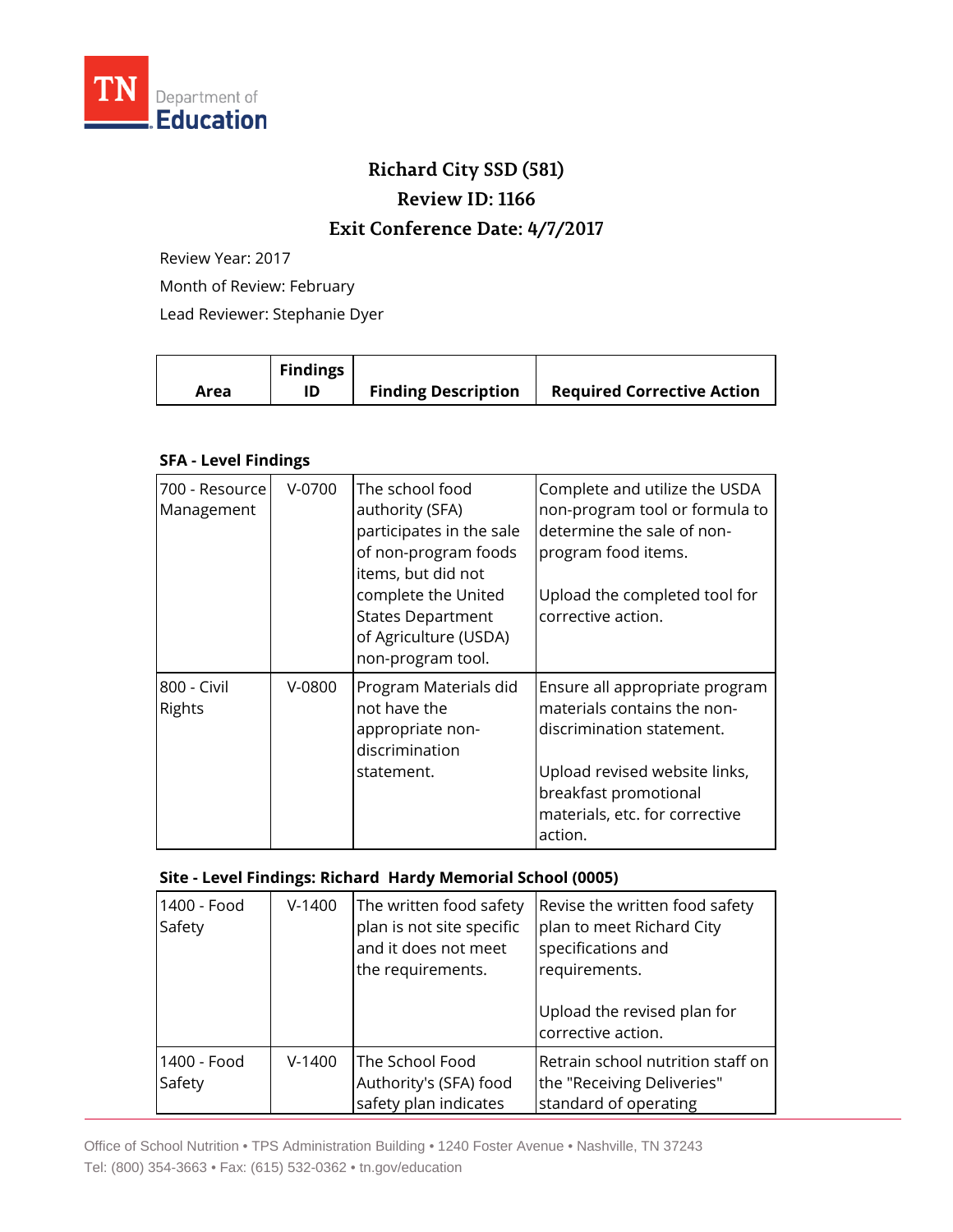|                                                           |          | that all food items<br>delivered should be<br>date marked, however<br>they were not following<br>the procedure.<br>The manager did<br>not take the<br>temperature of the milk<br>upon delivery. | procedures (SOP) to ensure<br>food items are date marked<br>and milk is temped upon<br>delivery<br>Upload the sign-in sheet,<br>agenda, and SOP for corrective<br>action.                                                                                                                                                                  |
|-----------------------------------------------------------|----------|-------------------------------------------------------------------------------------------------------------------------------------------------------------------------------------------------|--------------------------------------------------------------------------------------------------------------------------------------------------------------------------------------------------------------------------------------------------------------------------------------------------------------------------------------------|
| 1400 - Food<br>Safety                                     | $V-1400$ | The staff had no<br>records of breakfast<br>temperature logs<br>or calibration logs.                                                                                                            | Maintain breakfast temperature<br>logs and calibration logs. School<br>Nutrition staff must take<br>breakfast temperatures and<br>calibrate thermometers (every<br>Monday) for a month.<br>Upload completed logs for<br>corrective action.                                                                                                 |
| $1500 -$<br>Reporting and<br>Recordkeeping                | $V-1500$ | The school food<br>authority's computer<br>got a virus and they lost<br>all production records<br>from the past three<br>years.                                                                 | Create a district plan to ensure<br>all records will be saved/kept<br>for three years plus the current<br>year.<br>Upload your plan to save all<br>production records in the                                                                                                                                                               |
| 400 - Meal<br>Components<br>and Quantities<br>- Breakfast | $V-0400$ | counted for<br>reimbursement did not<br>have a fruit.                                                                                                                                           | future.<br>One meal observed and Ensure all meals observed and<br>counted for reimbursement<br>contain all of the required meal<br>components.<br>Corrective Action will be for<br>each employee to attend Offer<br>Verses Serve (OVS) training<br>within the next 30 days.<br>Upload a Sign-In sheet and<br>agenda from the OVS training. |
| 400 - Meal<br>Components<br>and Quantities<br>- Breakfast | $V-0400$ | Signage explaining what<br>constitutes a<br>reimbursable breakfast<br>to students was not<br>available.                                                                                         | Create signage explaining what<br>constitutes a reimbursable<br>breakfast to students.<br>Upload a copy of the signage a                                                                                                                                                                                                                   |